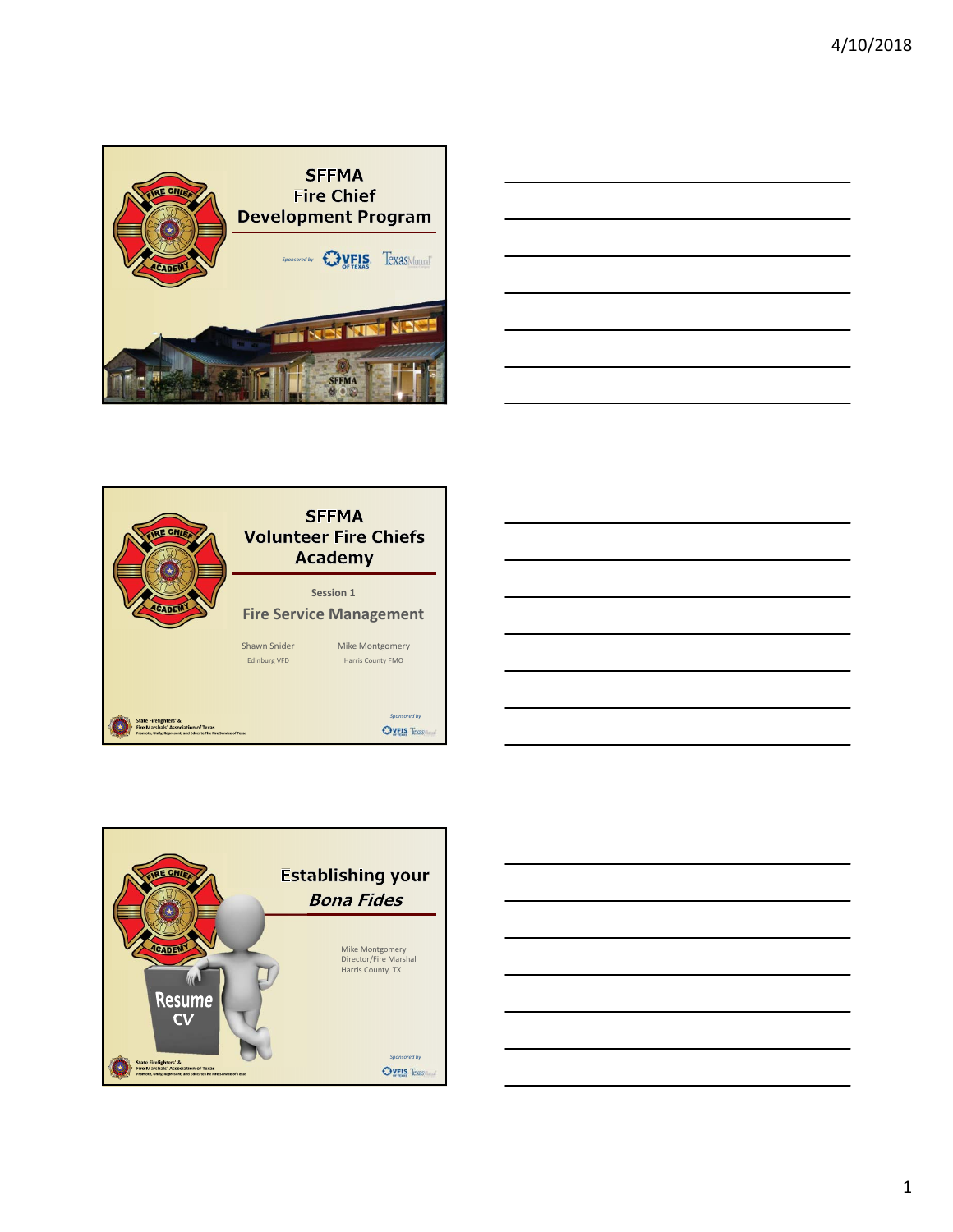

# Establishing your bono fides



O OVEIS Texas

- **Why do you need more than a resume?**
- **How to prepare a resume**
- **How to prepare a CV**
- **How to prepare a portfolio**
- **How to prepare a bio or profile**

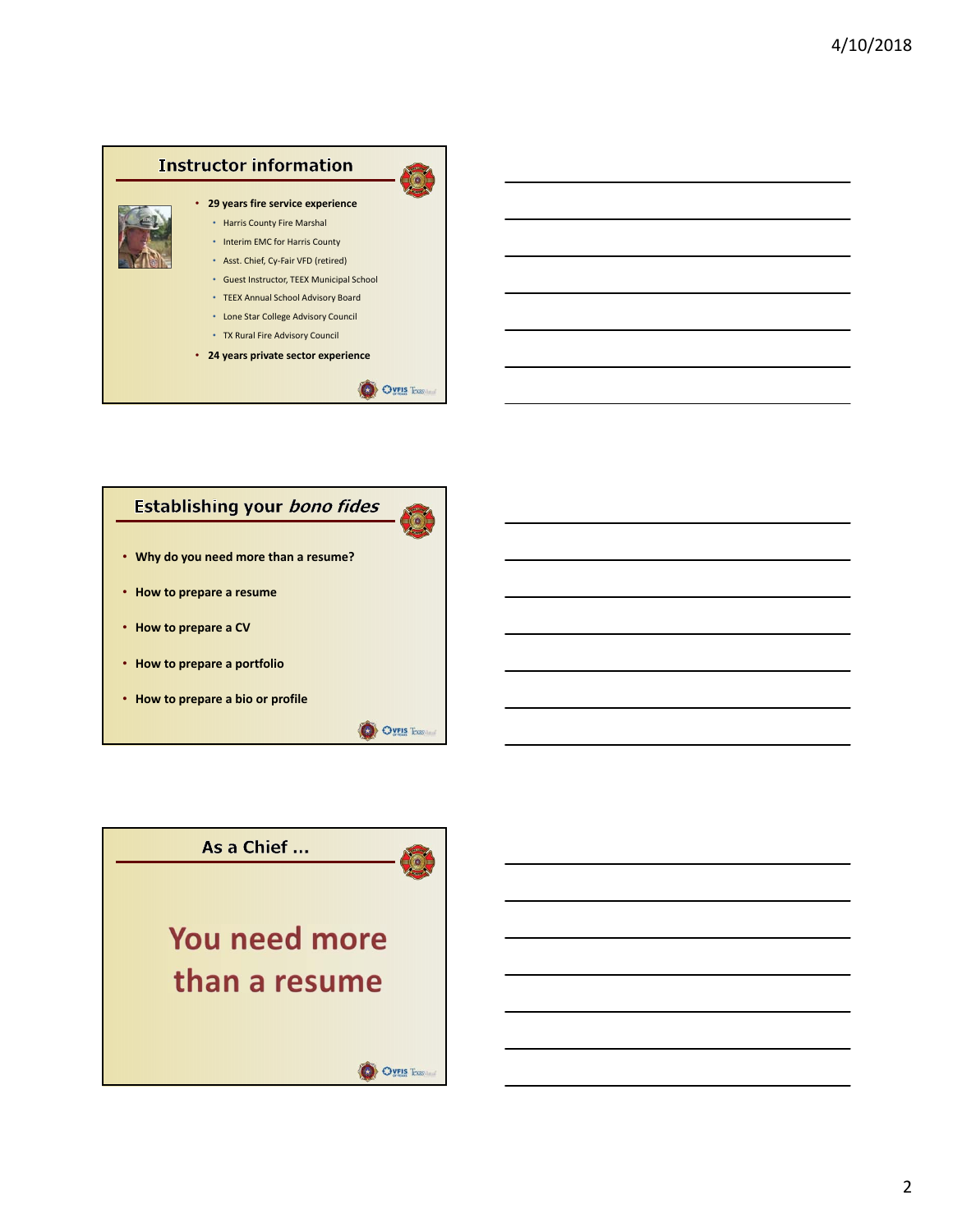# **What's the difference**

#### • **Resume**

- *A one or two page bulleted list of your professional information used to apply for a job.*
- **Bio or profile**
	- A *promotional summary in an essay format of your most important highlights often used by authors and consultants*
- **CV or curriculum vitae**
	- A *lengthy account of your professional background, typically used by academics and expert witnesses*
- **Portfolio**
	- *A collection of career documents retained for personal use or developed to showcase one's career* O OVEIS Texas



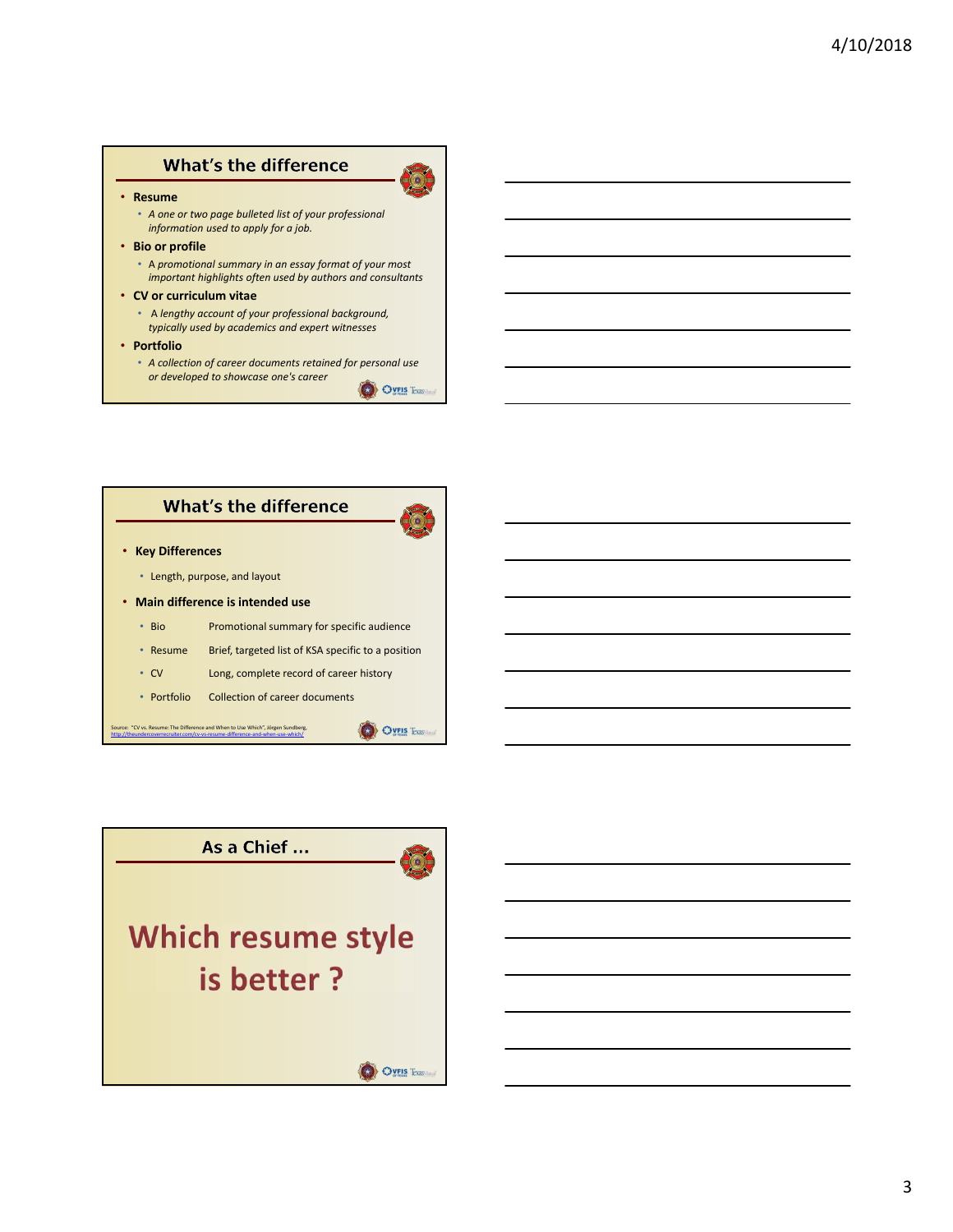



#### **Chronological Resume**



- **Starts by listing your work history**
	- Most recent position first
	- Other jobs are listed in reverse chronological order
- **Employers typically prefer this type of resume**
	- Easy to see what jobs you have held
	- Easy to see how long a job lasted
- **Best for people with a strong, solid work history**



# **Functional Resume**

- **Focuses on skills and experience**
	- Showcases accomplishments
	- Good for bullet point details
- **Best for those with mobile job history**
	- Changing careers
	- Gaps in employment history
	- Consultants and contract professionals

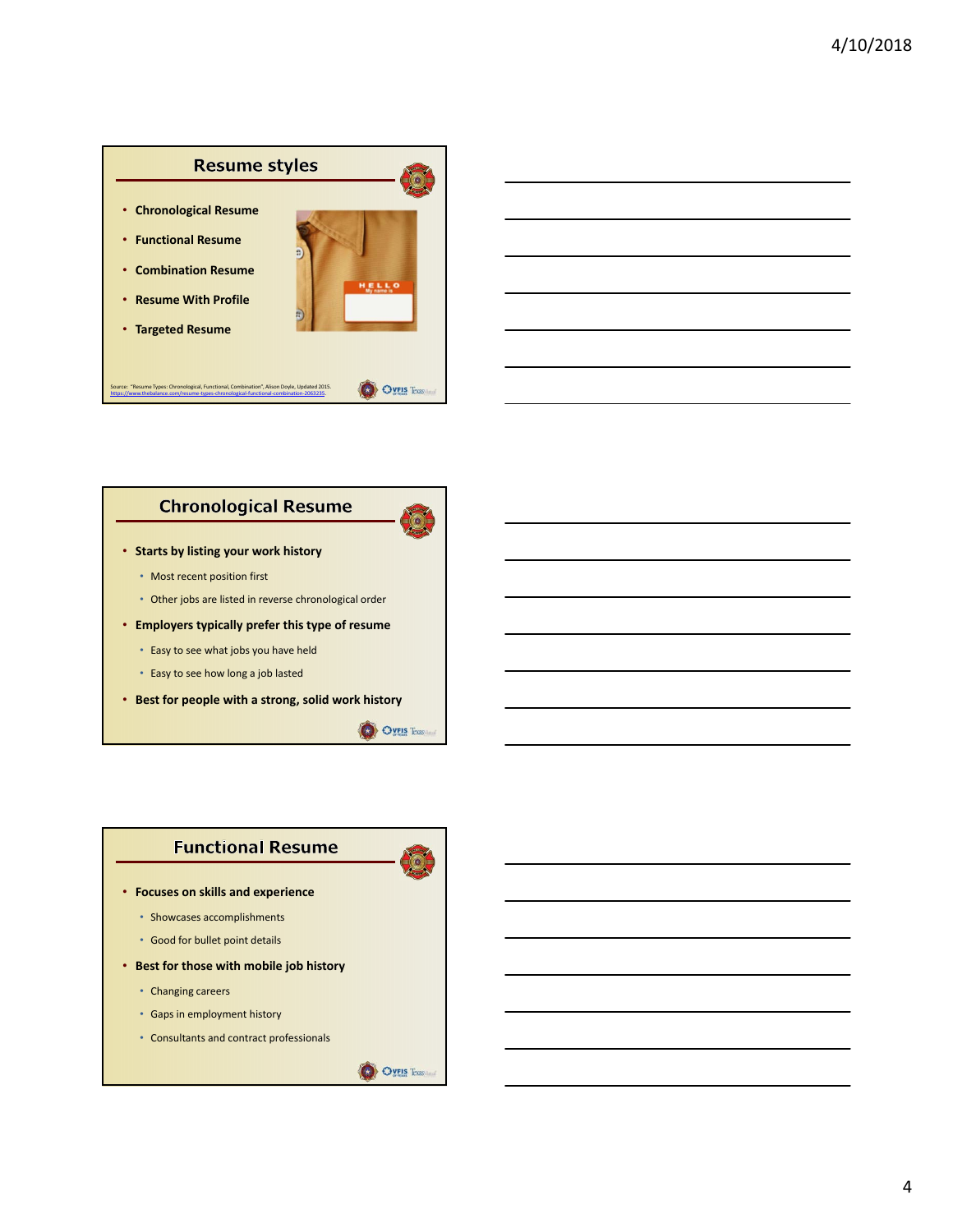# **Combination Resume**

- **Lists skills and experience first**
- **Employment history is listed next**
- **Best for those who wish to**
	- Highlight relevant skills and experience
	- Provide a chronological work history



O OVEIS Texas

# **Resume With Profile**

#### • **Profile**

- Is a short powerful introduction to a resume
- Has replaced the "Objectives" statement • Often replaces a cover letter or executive bio
- Most often used with a combination resume
- **Includes a brief summary of**
	- Relevant job skills and experiences
	- Relevant goals and objectives
- **Best for matching specific experiences with job requirements**



**OVEIS Texas** 

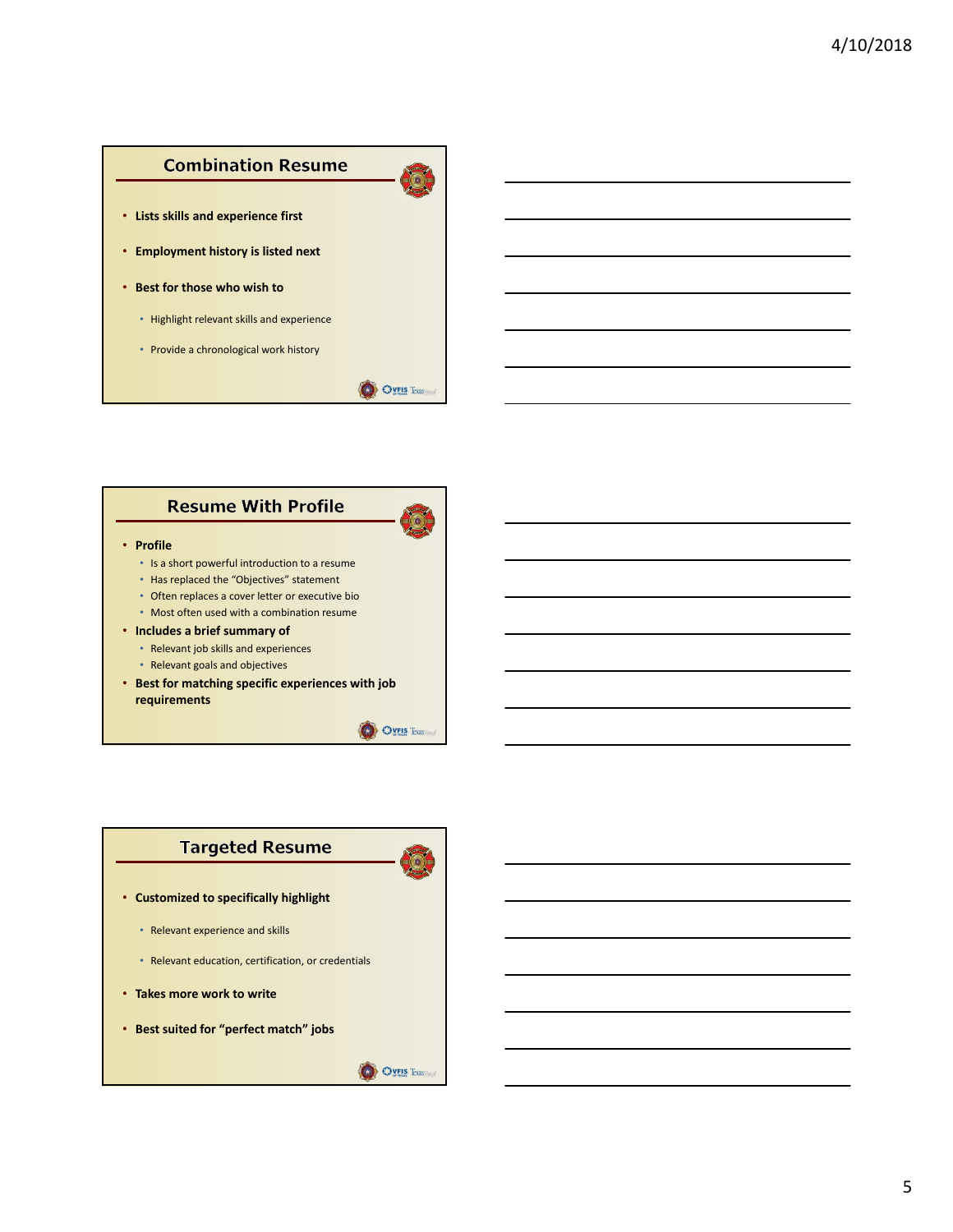

#### What every resume should have

- **Contact information**
- **Keywords**
- **Accomplishments and achievements**
- **Professional history**
- **Performance measures**
- **Relevant URLS**

Source: "6 Things You Should Always Include On Your Résumé", Jacquelyn Smith. Business Insider, 2014. http://www.businessinsider.com/what‐to‐include‐on‐your‐resume‐2014‐12



• **When in doubt, trim it out**

*http://www.resume4dummies.com/finding‐tips‐best‐resume‐examples/*

• **Check for errors, consistent appearance**

Source: "Surefire Tips That Will Help You Spot the Best Resume Examples". Jade Harden. Resume4Dummies, 2017.

O OVEIS Texas

O OVEIS Trus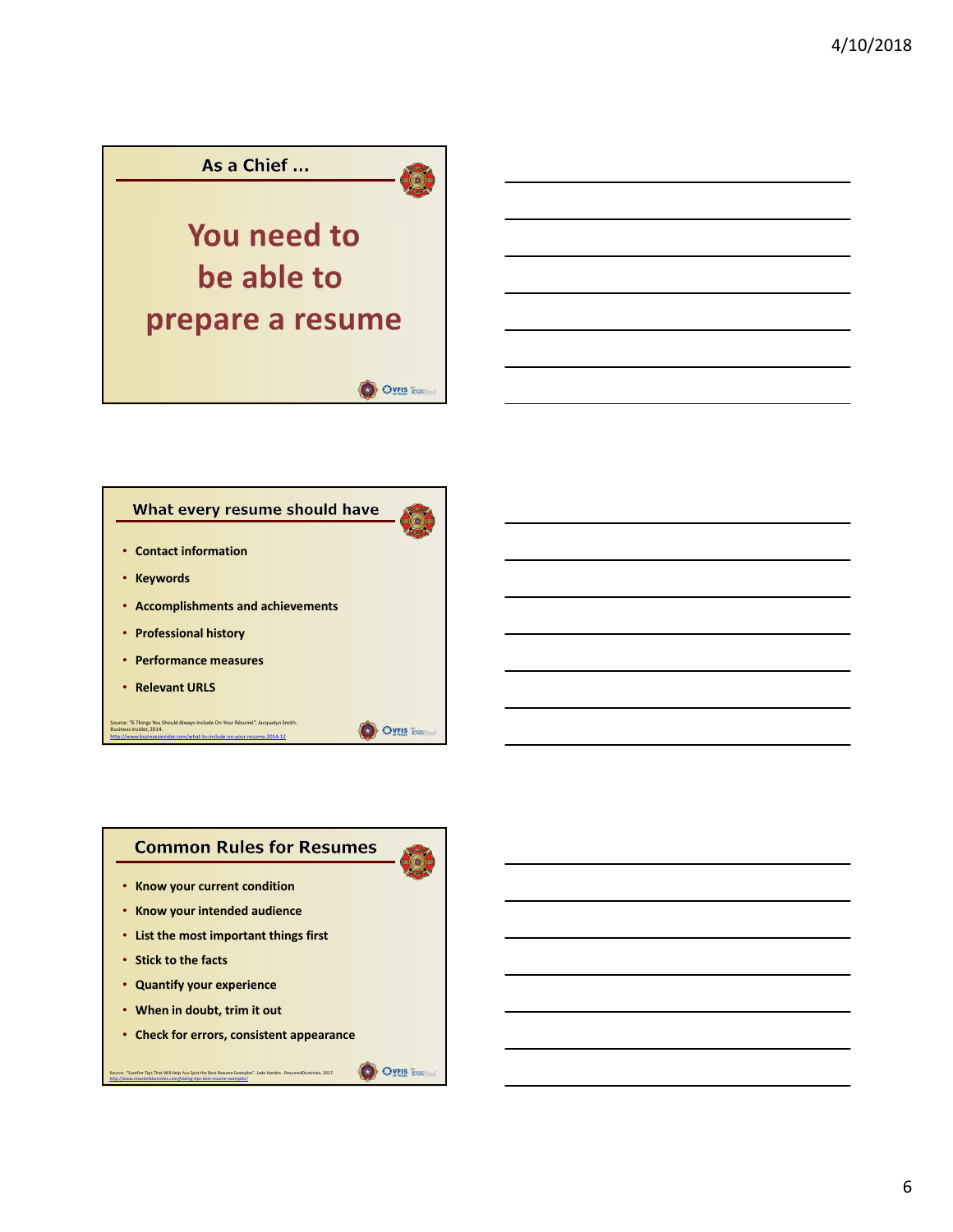### **What to NEVER include**

 $\odot$ 

- **Your Age**
- **Lists of Tasks or Duties Without Results**
- **Explanations of Anything Negative**
- **A List of Every Job You've Ever Held**
- **Personal Details**





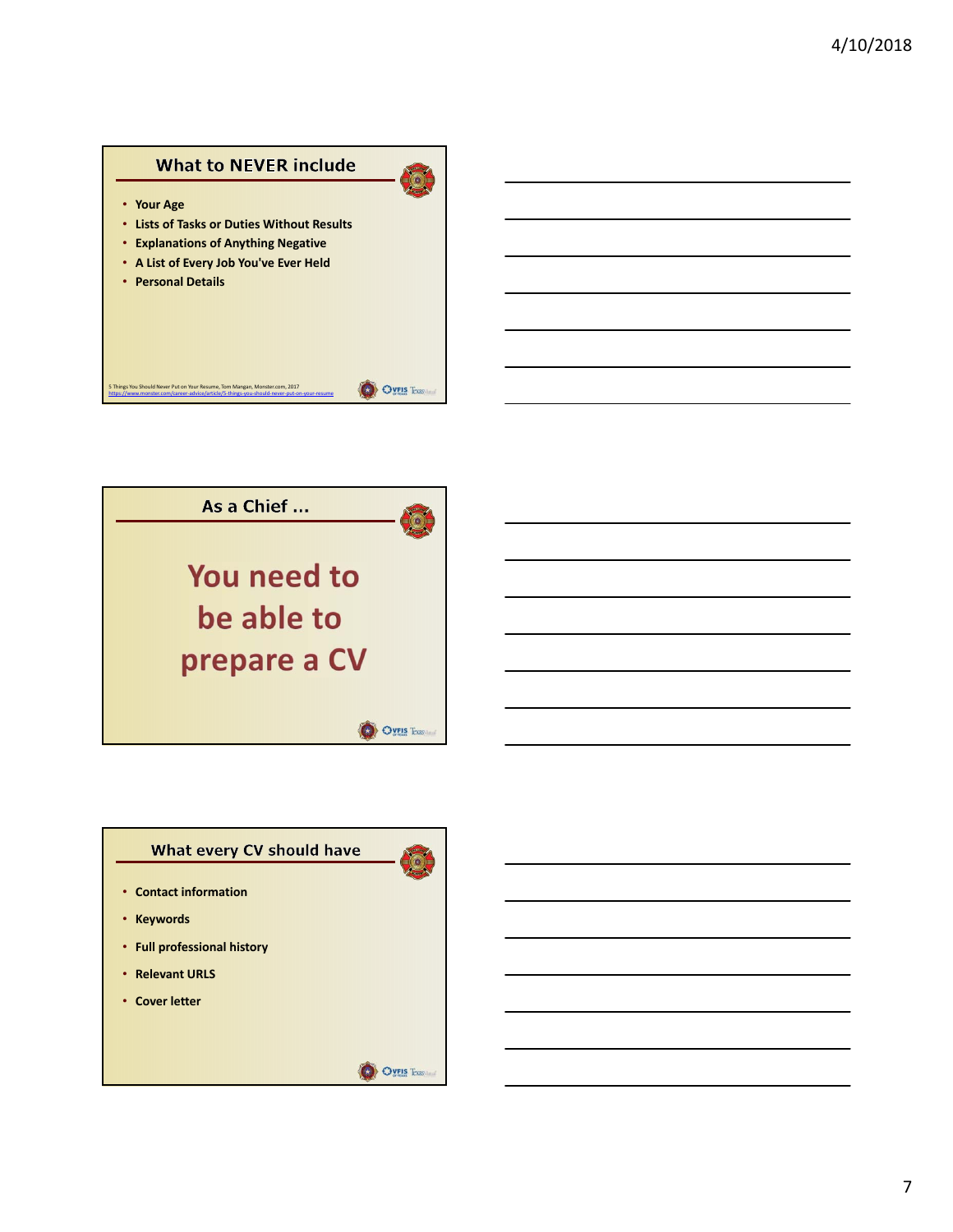



# **Potential portfolio documents**

- **Bio and/or CV**
- **Career Goals**
- **Diplomas and transcripts**
- **Continuing education activities**
- **Certificates, awards, and recognitions**
- **Creative endeavors**
- **Letters of recommendation or support**
- **Project samples, writing samples**

Source: https://www.son.rochester.edu/current-students/career/cv-resume-portfolio.html

• **Reference lists**

O OVEIS Taxas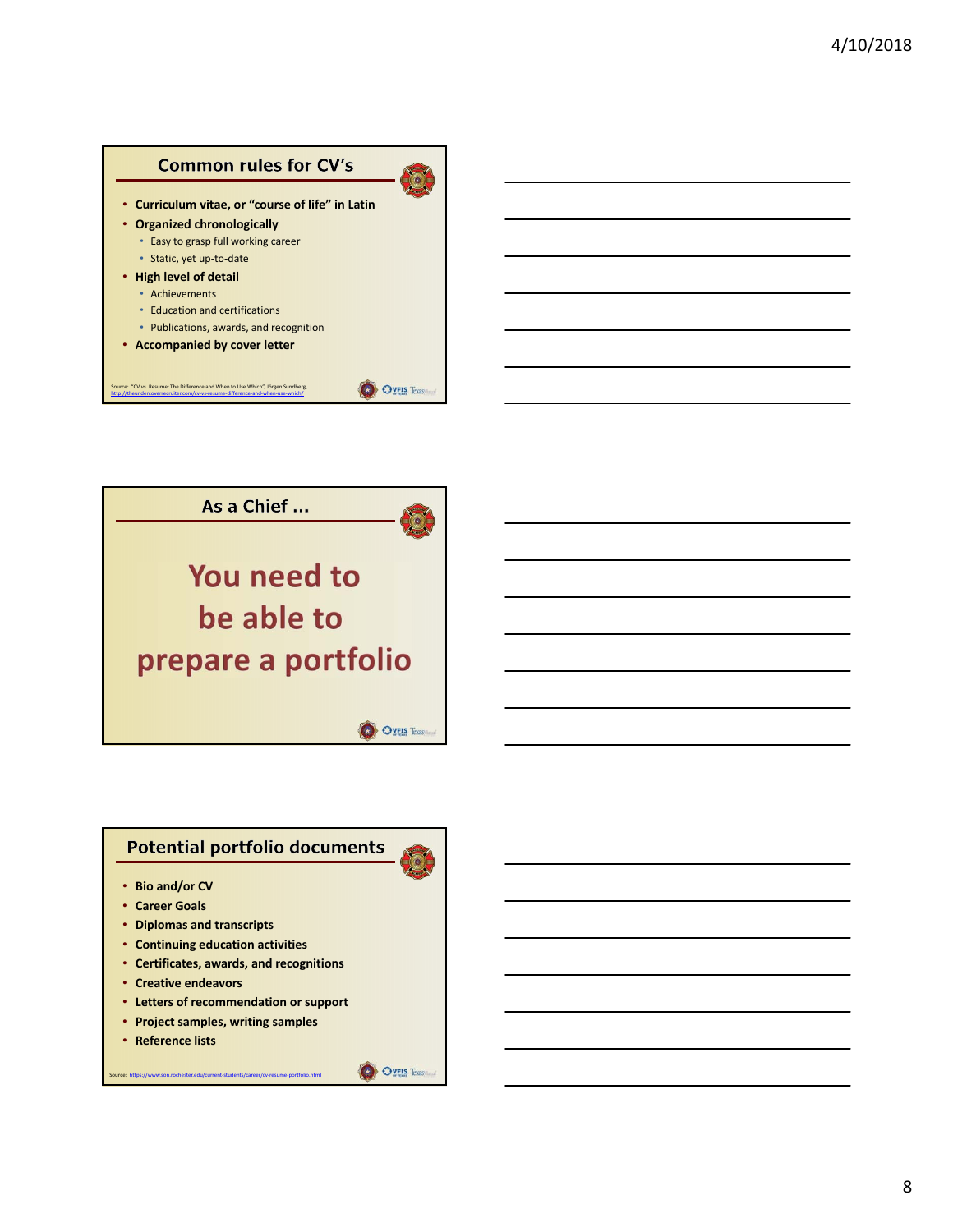

# **Types of bios**



**OVEIS Texas** 

- **Author Bio**
	- 10‐100 words, used for published materials
- **Speaker's Bio**
	- 100‐500 words, used for public speaking
- **Promotional Bio**
	- 1 page, used for proceedings or personal profile
- **Verbal bio, or elevator speech**
	- One word to two minutes, used to network or introduce